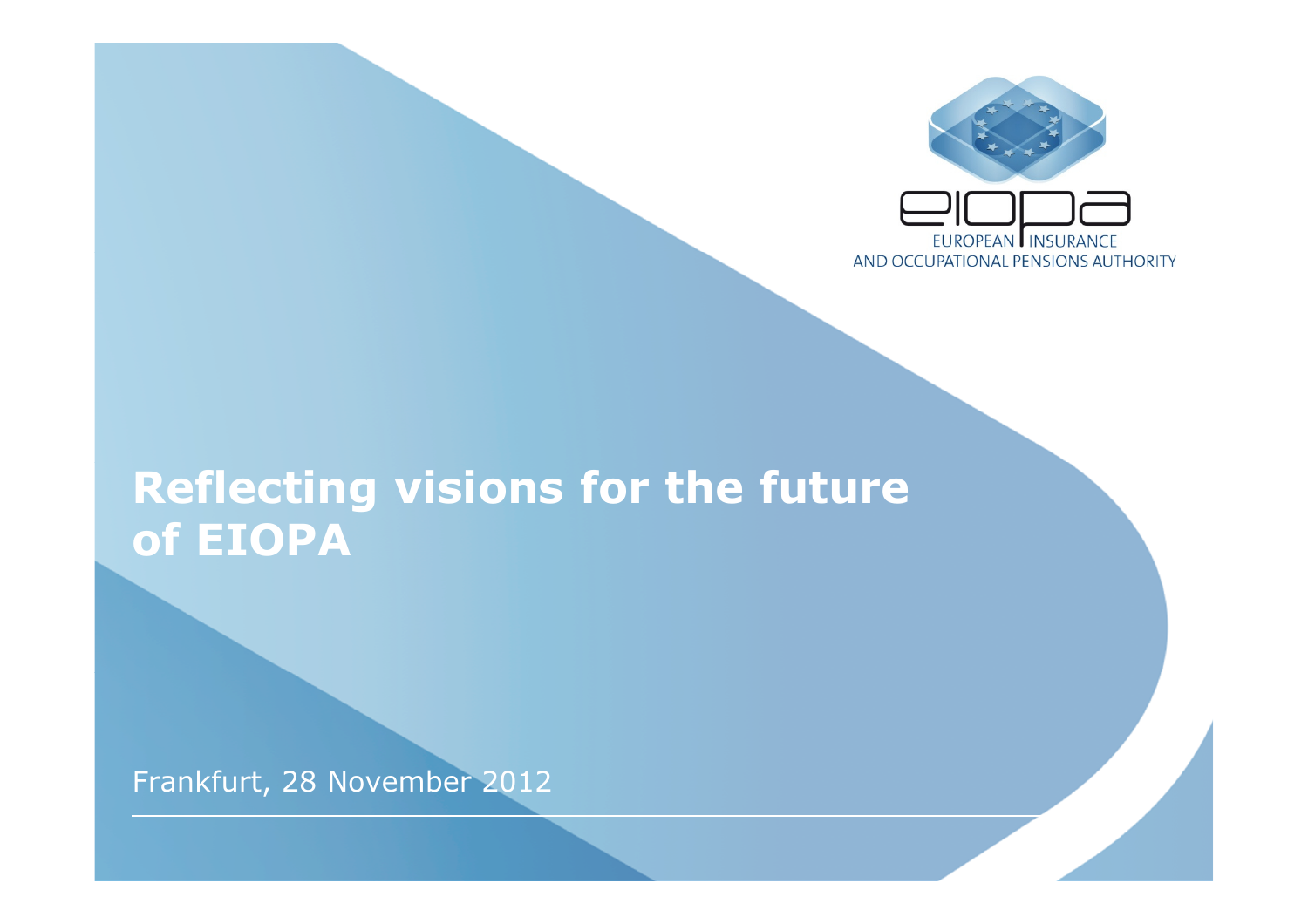#### **A. The future of EIOPA**



1. Which areas in the remit of EIOPA's responsibility according to its Regulation should EIOPA prioritize in the immediate future and why: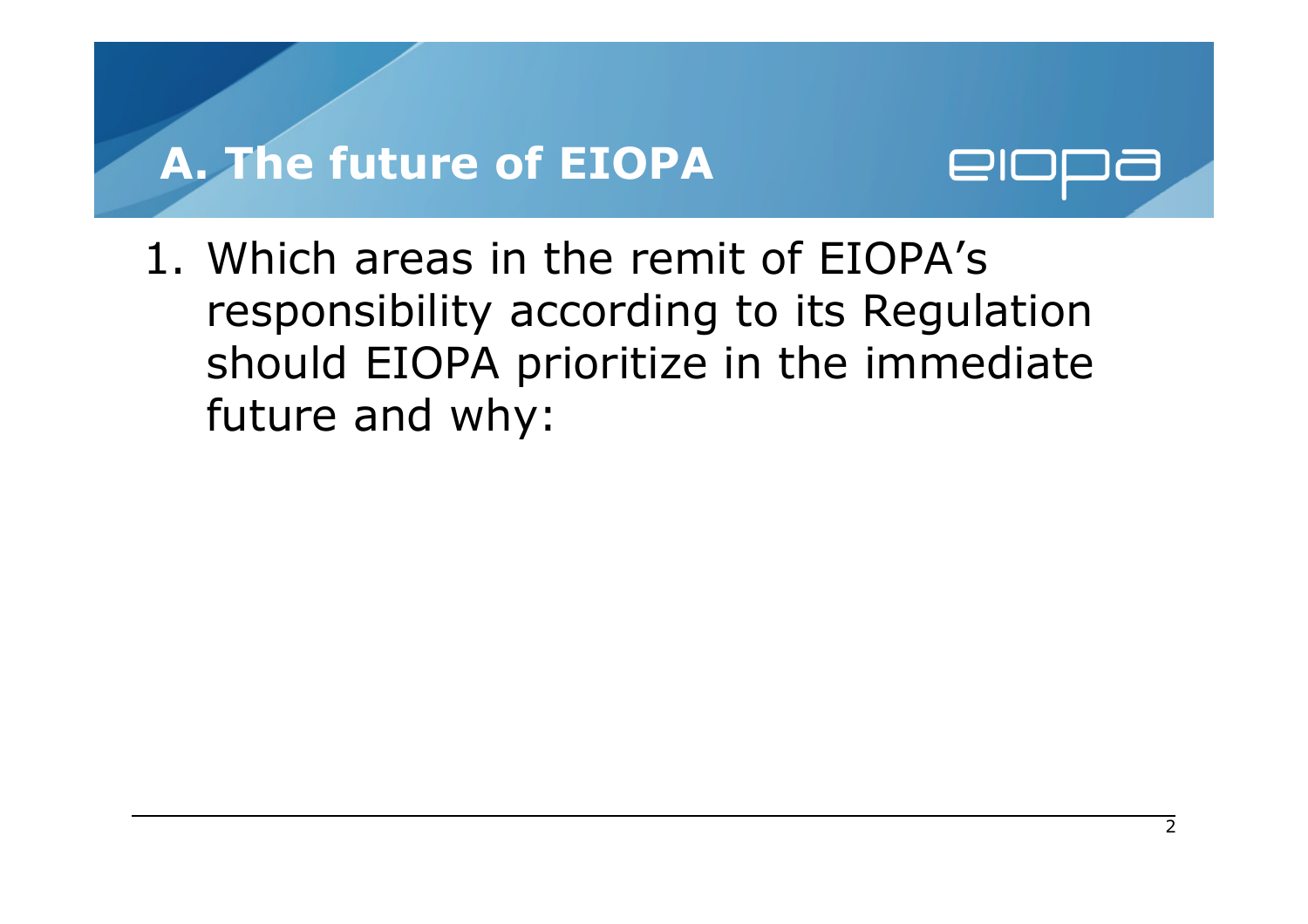## **A. The future of EIOPA**



- Consumer Protection/Financial Innovation
- Financial Stability
- Regulation
	- $\blacktriangleright$ Insurance
	- $\triangleright$  Pensions
- Supervision
	- > Insurance/Colleges
	- $\triangleright$  Pensions
- International Relations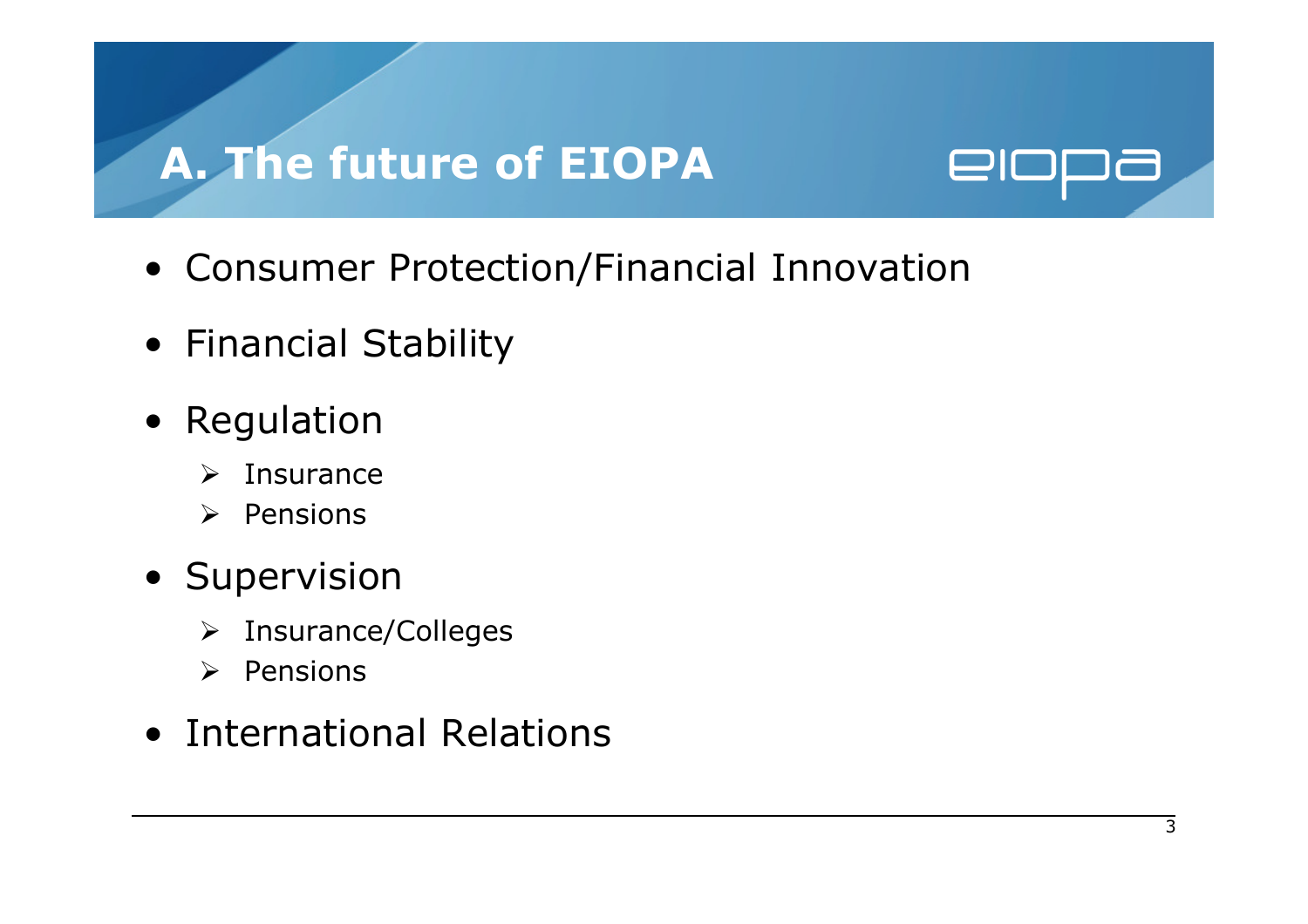#### **A. The future of EIOPA**



- 2. How should this prioritization look like in the mid- to long-term?
- 3. On which concrete elements within the above mentioned areas should EIOPA focus for the next years (max. five) ?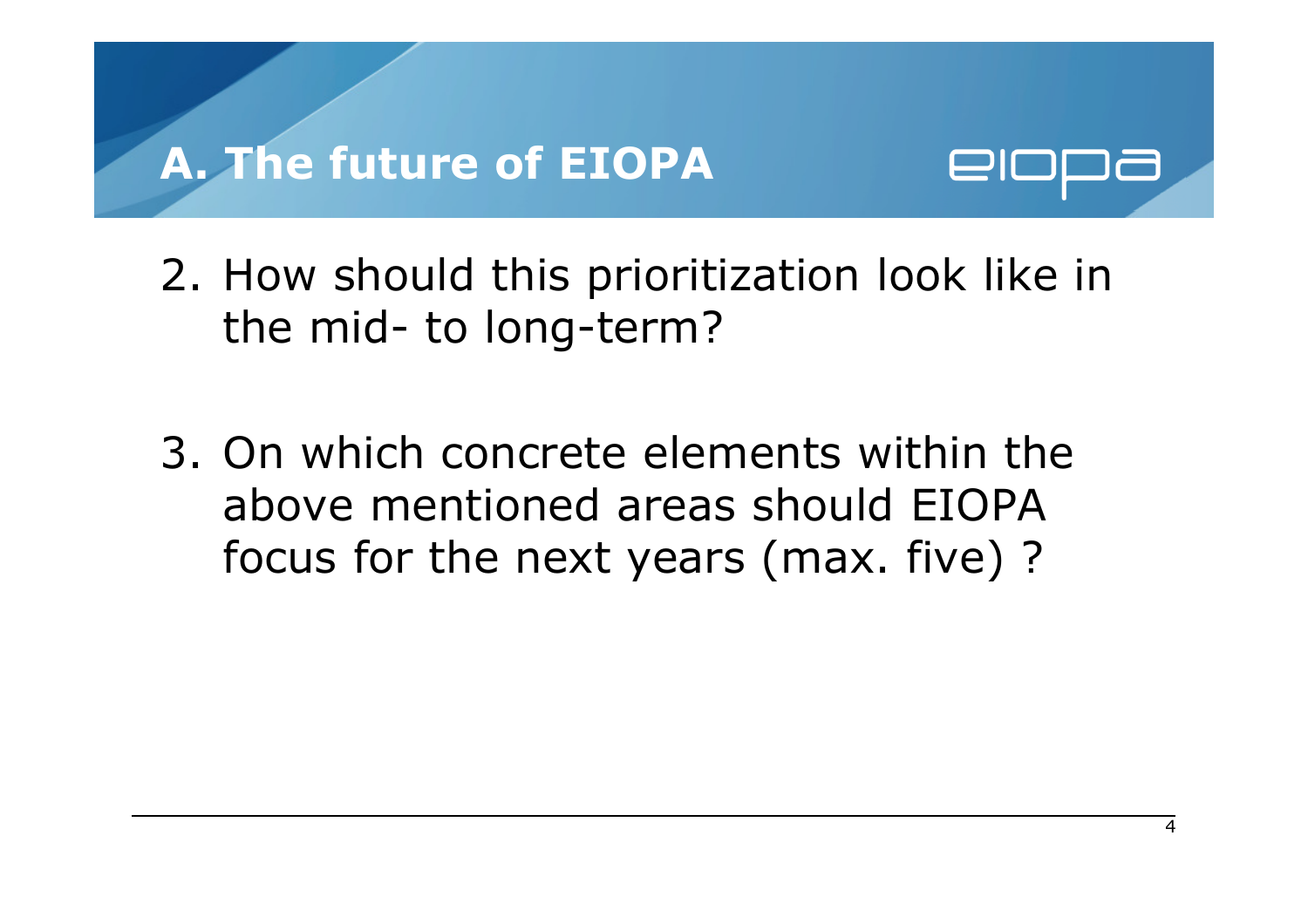1. Should a general "duty of care" be imposed on financial institutions in their dealing with consumers, as is currently the case under the US Dodd-Frank Act?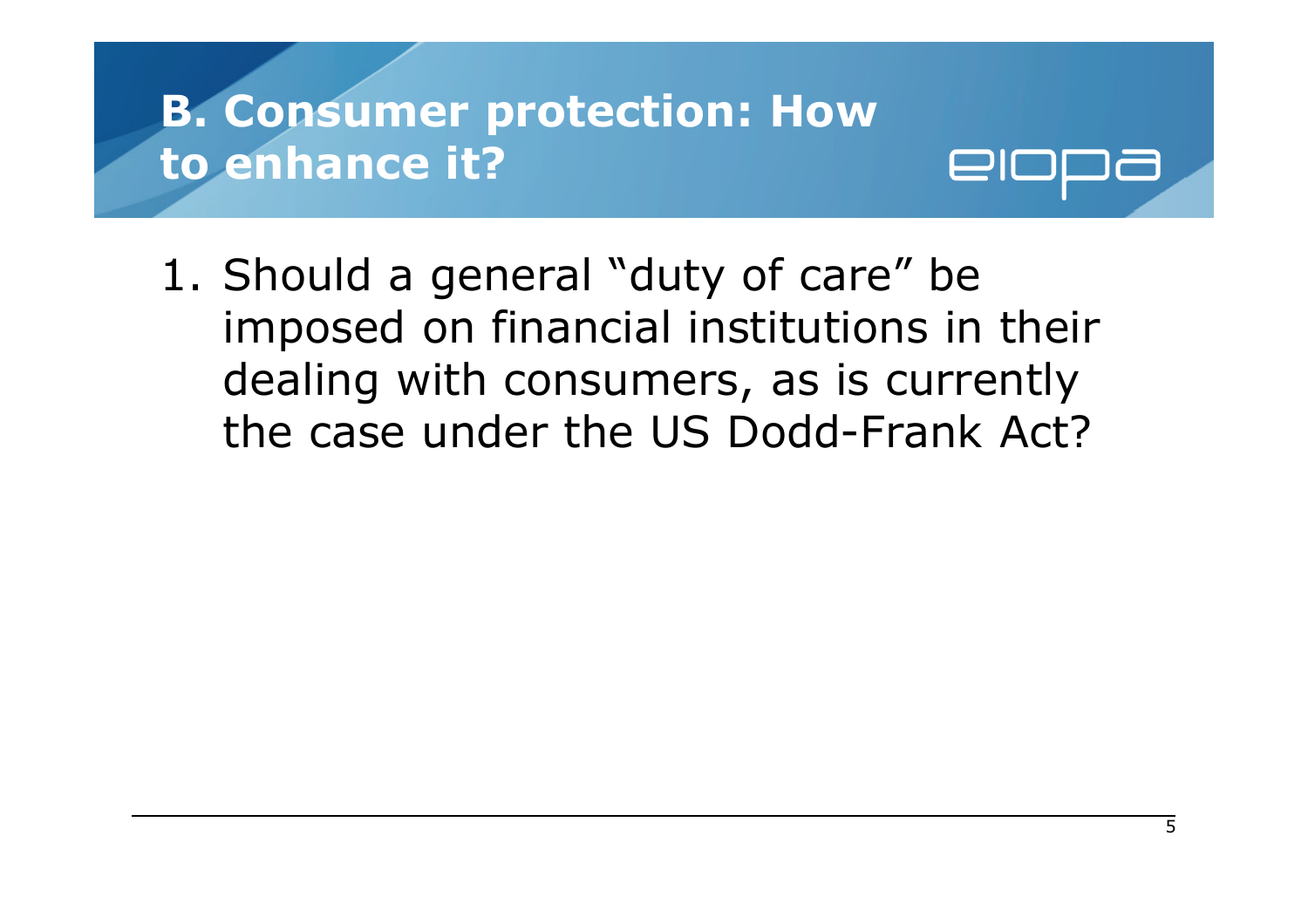2. 'Consumers are ready to believe anything.' To what extent should consumers take responsibility for their own decisions when taking out insurance or pension products, compared to that of the product manufacturer and distributor? What are the limits of each party's role? How do you find those limits?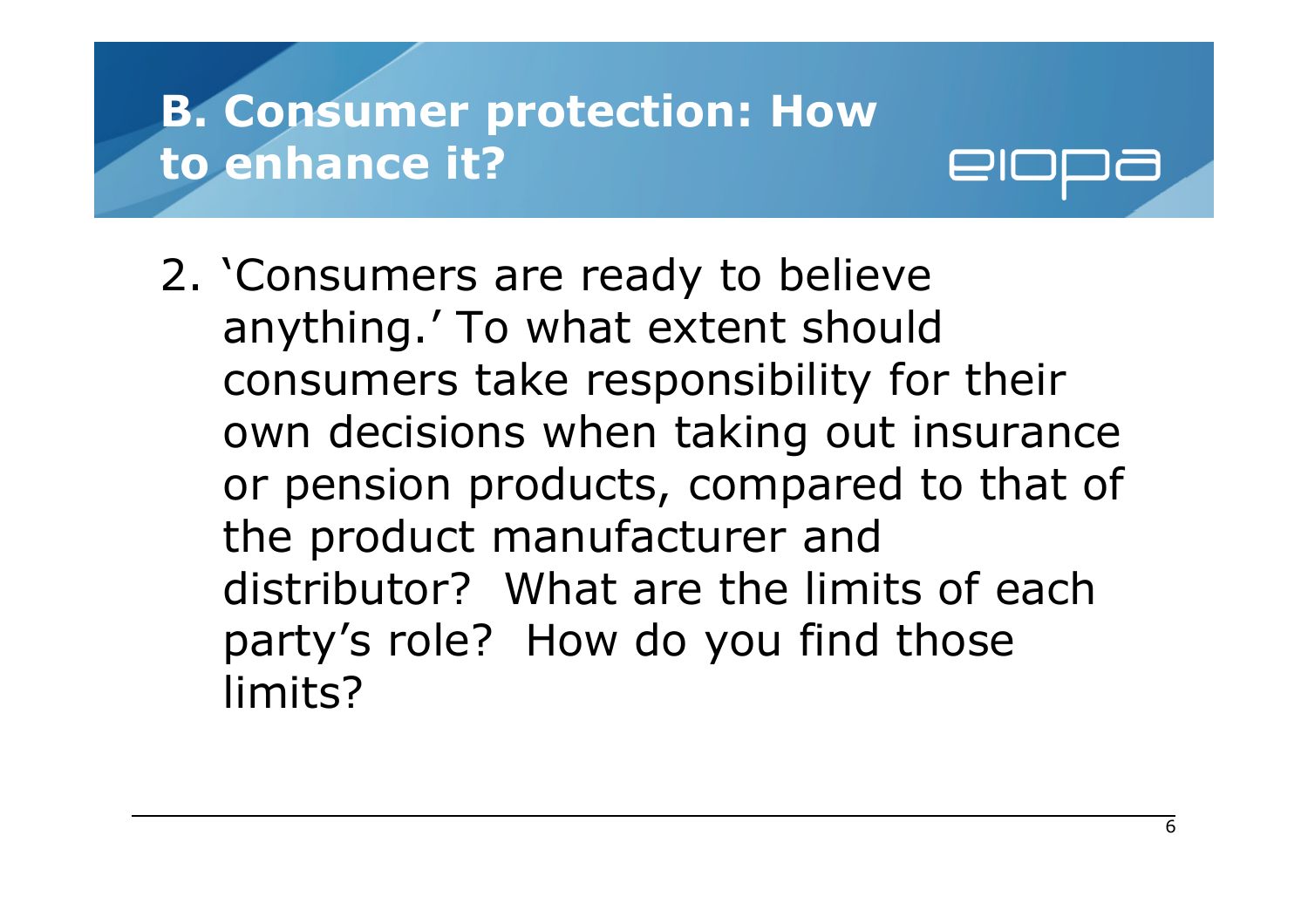3. "Consumers focus too much on price." How to change their mind-set?

4. "Consumers underestimate the importance of advice". How to explain this to them?